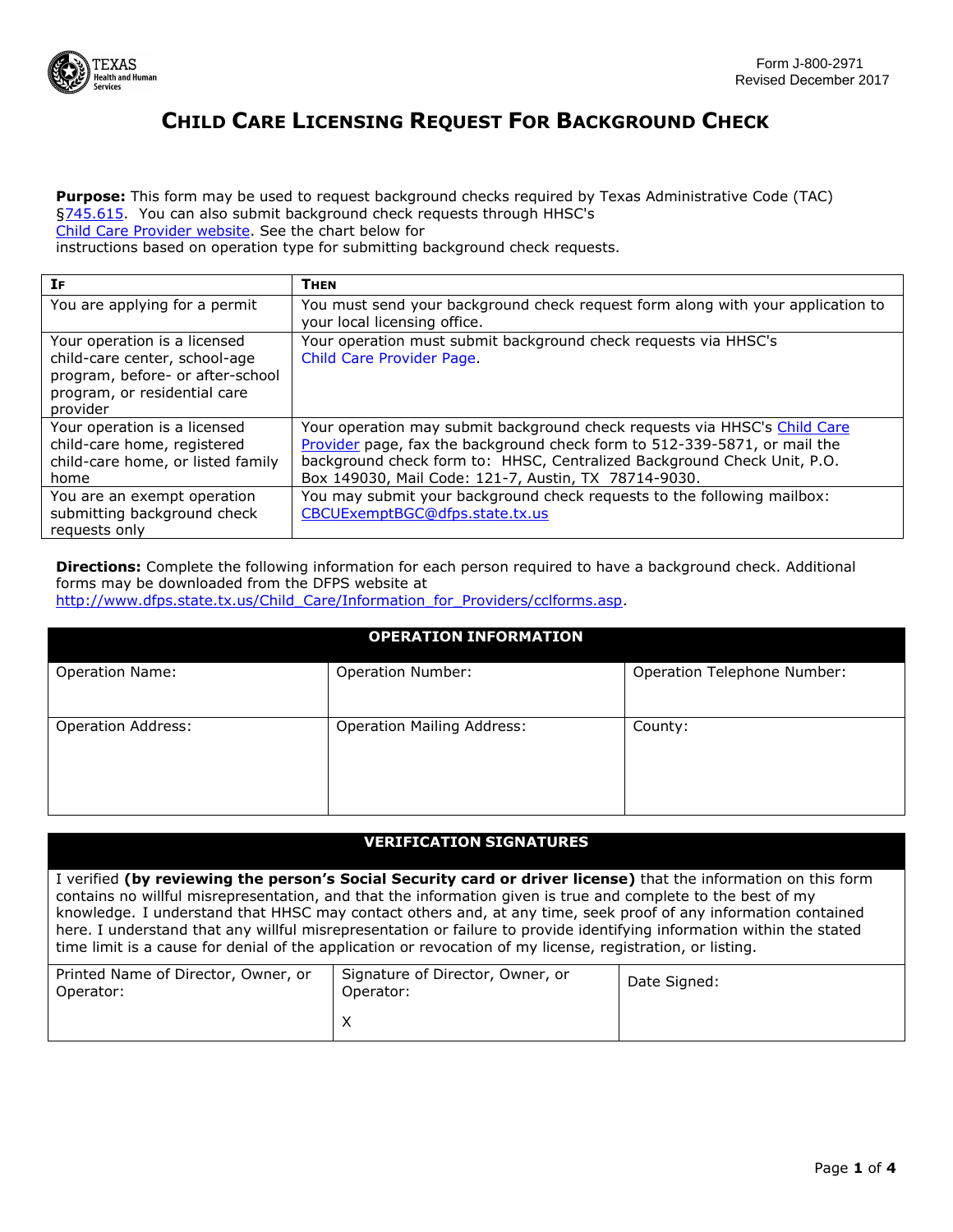## Form J-800-2971 Revised December 2017

| INDIVIDUAL'S IDENTIFYING INFORMATION                                                                                                                                                                                                                                                                 |                |                                  |                 |                                                                                                      |                   |                                                   |               |                           |
|------------------------------------------------------------------------------------------------------------------------------------------------------------------------------------------------------------------------------------------------------------------------------------------------------|----------------|----------------------------------|-----------------|------------------------------------------------------------------------------------------------------|-------------------|---------------------------------------------------|---------------|---------------------------|
| Initial                                                                                                                                                                                                                                                                                              | 24 Month Check |                                  |                 | Fingerprint Check Required                                                                           |                   |                                                   | Clearinghouse | FBI Results in DPS        |
| First Name:                                                                                                                                                                                                                                                                                          |                | Middle Name:                     |                 |                                                                                                      | Last Name:        |                                                   |               |                           |
| List any other names the individual uses or has used in the past, including married and maiden names, below. If you<br>do not provide every name that the individual has used, you may receive inaccurate results:                                                                                   |                |                                  |                 |                                                                                                      |                   |                                                   |               |                           |
| Other First Names:                                                                                                                                                                                                                                                                                   |                | <b>Other Middle Names:</b>       |                 |                                                                                                      | Other Last Names: |                                                   |               |                           |
| Street Address:                                                                                                                                                                                                                                                                                      |                | City:                            |                 |                                                                                                      |                   | State:                                            |               | Zip Code:                 |
| County:                                                                                                                                                                                                                                                                                              |                | Telephone Number:                |                 |                                                                                                      |                   | Date of Birth:                                    |               | Gender:<br>Male<br>Female |
| List any other city in Texas where the person has been a resident and any addresses, including county, where the<br>person has lived outside of Texas in the previous five years:                                                                                                                    |                |                                  |                 |                                                                                                      |                   |                                                   |               |                           |
| Ethnicity (must accompany race):                                                                                                                                                                                                                                                                     |                | Race:                            |                 |                                                                                                      |                   |                                                   |               |                           |
| Non-Hispanic                                                                                                                                                                                                                                                                                         | Hispanic       |                                  |                 | White<br>American Indian/Alaskan Native<br><b>Black</b><br>Native Hawaiian/Pacific Islander<br>Asian |                   |                                                   |               |                           |
| Social Security Number:                                                                                                                                                                                                                                                                              |                | Photo ID Type:                   |                 |                                                                                                      |                   | Date Hired or Used by the Operation<br>or Agency: |               |                           |
|                                                                                                                                                                                                                                                                                                      |                | Number:                          | Driver License: | State:                                                                                               |                   |                                                   |               |                           |
| State ID:                                                                                                                                                                                                                                                                                            |                |                                  |                 |                                                                                                      |                   |                                                   |               |                           |
| Contact information is required to schedule a fingerprint appointment. You must select one of the following choices<br>and provide either an email address or phone number for the individual.<br>Preferred method of contact for scheduling fingerprint appointment:<br>Email:<br>Telephone Number: |                |                                  |                 |                                                                                                      |                   |                                                   |               |                           |
| Relationship of person to requestor:                                                                                                                                                                                                                                                                 |                |                                  |                 |                                                                                                      |                   |                                                   |               |                           |
| Adoptive Parent                                                                                                                                                                                                                                                                                      | Caregiver      | Director<br><b>Foster Parent</b> |                 |                                                                                                      |                   | Household<br>Member                               |               | Licensed<br>Administrator |
| Other Staff                                                                                                                                                                                                                                                                                          | Staff          | Other:<br>Volunteer              |                 |                                                                                                      |                   |                                                   |               |                           |
| For foster/adoptive homes only: Relationship between child/children to be placed and the foster/adoptive parent(s) or<br>prospective foster/adoptive parent(s)                                                                                                                                       |                |                                  |                 |                                                                                                      |                   |                                                   |               |                           |
| Relative                                                                                                                                                                                                                                                                                             |                | Fictive Kin                      |                 |                                                                                                      |                   | Unrelated                                         |               |                           |
| Will this person be paid or is this person currently paid by the operation in the role selected?<br>No<br>Yes                                                                                                                                                                                        |                |                                  |                 |                                                                                                      |                   |                                                   |               |                           |

**The following pages are additional Individual's Identifying Information sheets for use when submitting more than one individual's background check**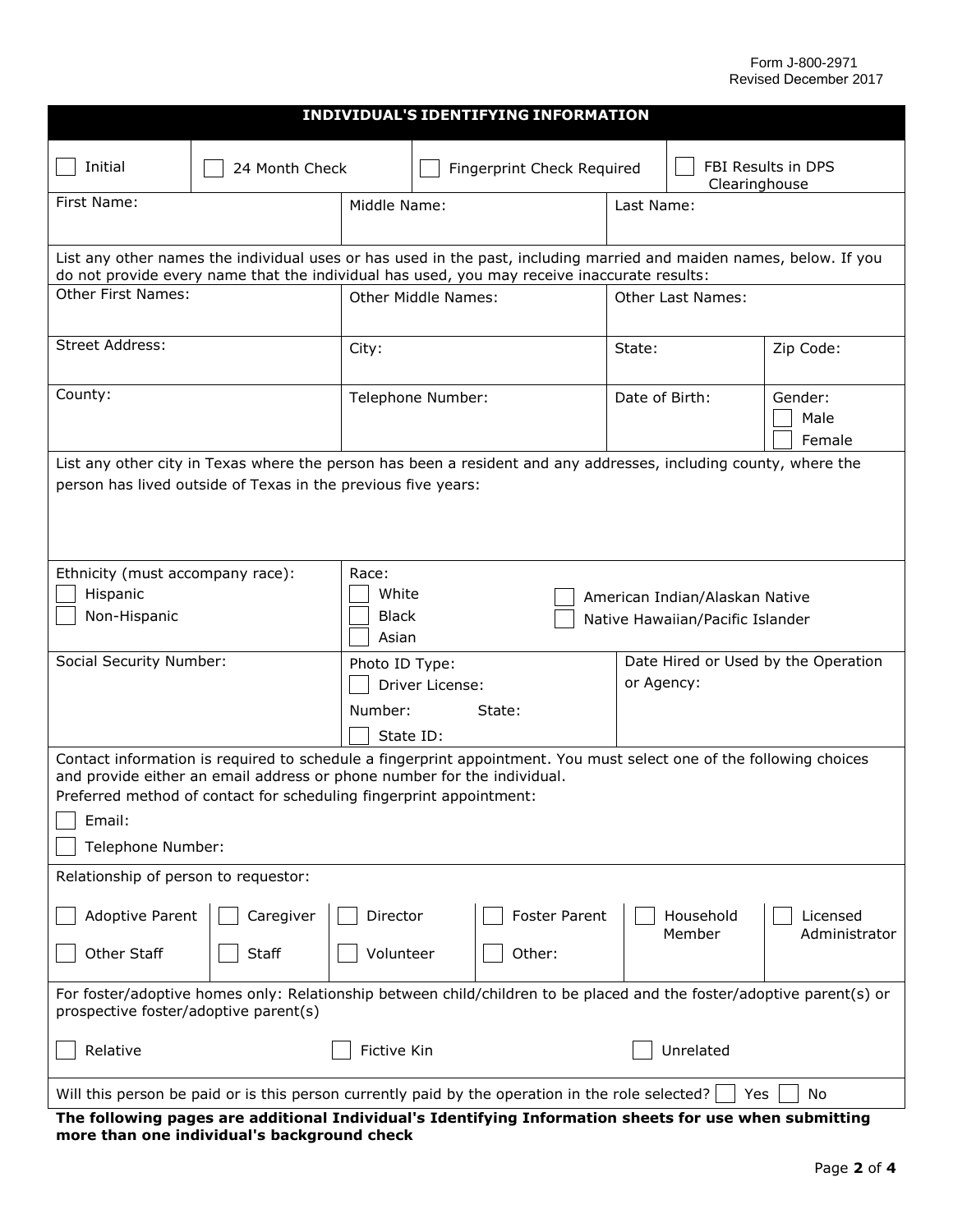| INDIVIDUAL'S IDENTIFYING INFORMATION                                                                                                                                                                                                                                                                 |                               |                                                                                                               |             |                                             |            |            |                                     |                           |
|------------------------------------------------------------------------------------------------------------------------------------------------------------------------------------------------------------------------------------------------------------------------------------------------------|-------------------------------|---------------------------------------------------------------------------------------------------------------|-------------|---------------------------------------------|------------|------------|-------------------------------------|---------------------------|
| Initial                                                                                                                                                                                                                                                                                              | 24 Month Check                |                                                                                                               |             | Fingerprint Check Required                  |            |            | FBI Results in DPS<br>Clearinghouse |                           |
| First Name:                                                                                                                                                                                                                                                                                          |                               | Middle Name:                                                                                                  |             |                                             |            | Last Name: |                                     |                           |
| List any other names the individual uses or has used in the past, including married and maiden names, below. If you<br>do not provide every name that the individual has used, you may receive inaccurate results:                                                                                   |                               |                                                                                                               |             |                                             |            |            |                                     |                           |
| Other First Names:                                                                                                                                                                                                                                                                                   | <b>Other Middle Names:</b>    |                                                                                                               |             | Other Last Names:                           |            |            |                                     |                           |
| Street Address:                                                                                                                                                                                                                                                                                      |                               | City:                                                                                                         |             |                                             | State:     |            | Zip Code:                           |                           |
| County:                                                                                                                                                                                                                                                                                              | Telephone Number:<br>$\left($ |                                                                                                               |             | Date of Birth:<br>Gender:<br>Male<br>Female |            |            |                                     |                           |
| List any other city in Texas where the person has been a resident and any addresses, including county, where the<br>person has lived outside of Texas in the previous five years:                                                                                                                    |                               |                                                                                                               |             |                                             |            |            |                                     |                           |
| Ethnicity (must accompany race):<br>Hispanic<br>Non-Hispanic                                                                                                                                                                                                                                         |                               | Race:<br>White<br>American Indian/Alaskan Native<br><b>Black</b><br>Native Hawaiian/Pacific Islander<br>Asian |             |                                             |            |            |                                     |                           |
| Social Security Number:                                                                                                                                                                                                                                                                              |                               | Photo ID Type:<br>Driver License:<br>Number:<br>State:<br>State ID:                                           |             |                                             | or Agency: |            | Date Hired or Used by the Operation |                           |
| Contact information is required to schedule a fingerprint appointment. You must select one of the following choices<br>and provide either an email address or phone number for the individual.<br>Preferred method of contact for scheduling fingerprint appointment:<br>Email:<br>Telephone Number: |                               |                                                                                                               |             |                                             |            |            |                                     |                           |
| Relationship of person to requestor:                                                                                                                                                                                                                                                                 |                               |                                                                                                               |             |                                             |            |            |                                     |                           |
| <b>Adoptive Parent</b><br>Other Staff                                                                                                                                                                                                                                                                | Caregiver<br>Staff            | Director<br>Volunteer                                                                                         |             | <b>Foster Parent</b><br>Other:              |            |            | Household<br>Member                 | Licensed<br>Administrator |
| For foster/adoptive homes only: Relationship between child/children to be placed and the foster/adoptive parent(s) or<br>prospective foster/adoptive parent(s)                                                                                                                                       |                               |                                                                                                               |             |                                             |            |            |                                     |                           |
| Relative                                                                                                                                                                                                                                                                                             |                               |                                                                                                               | Fictive Kin |                                             |            | Unrelated  |                                     |                           |
| Will this person be paid or is this person currently paid by the operation in the role selected?<br>Yes<br>No                                                                                                                                                                                        |                               |                                                                                                               |             |                                             |            |            |                                     |                           |